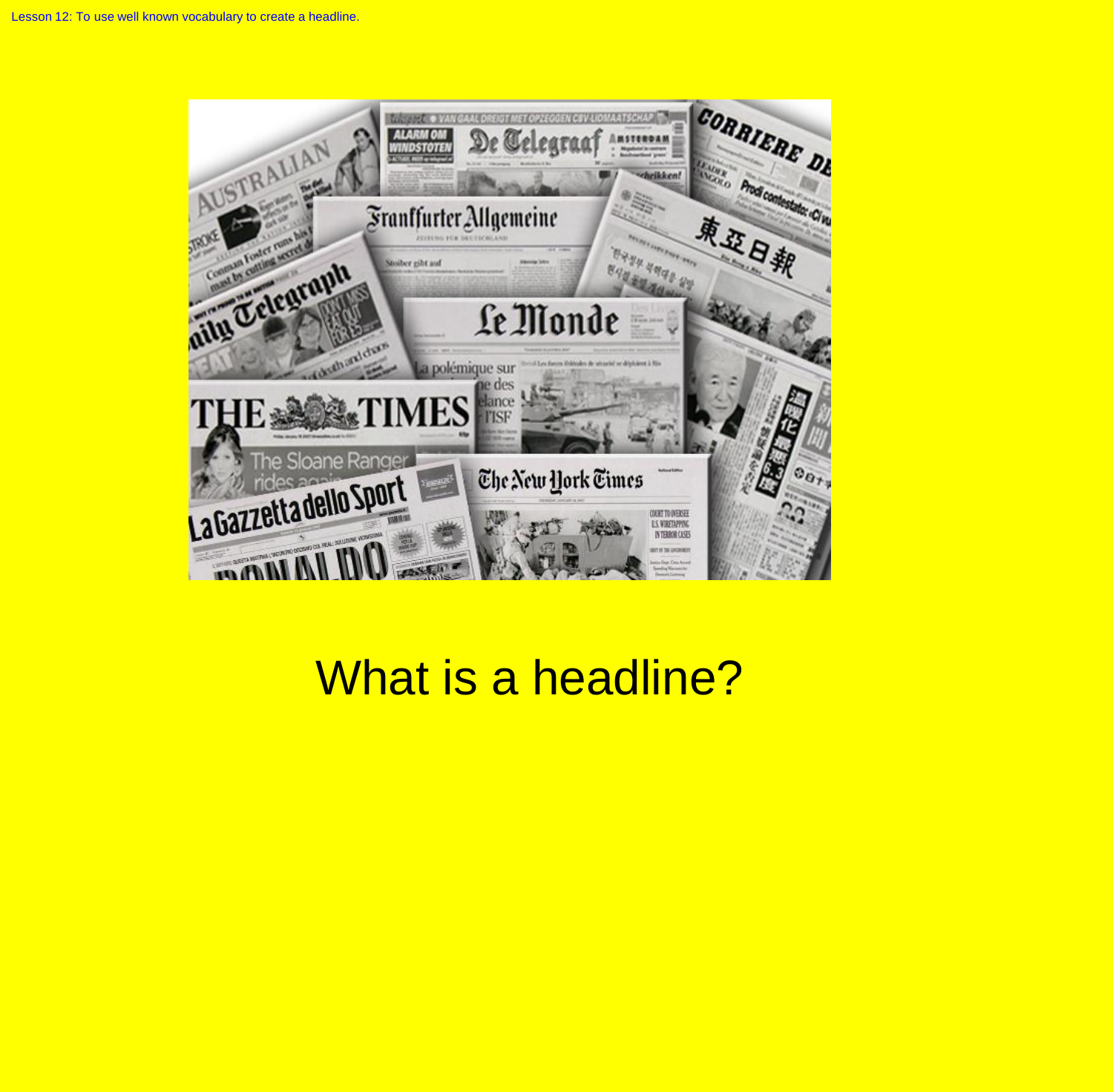## **Headlines**

Headlines tell the reader what the story is about. They are short and dramatic and use techniques to grab attention.

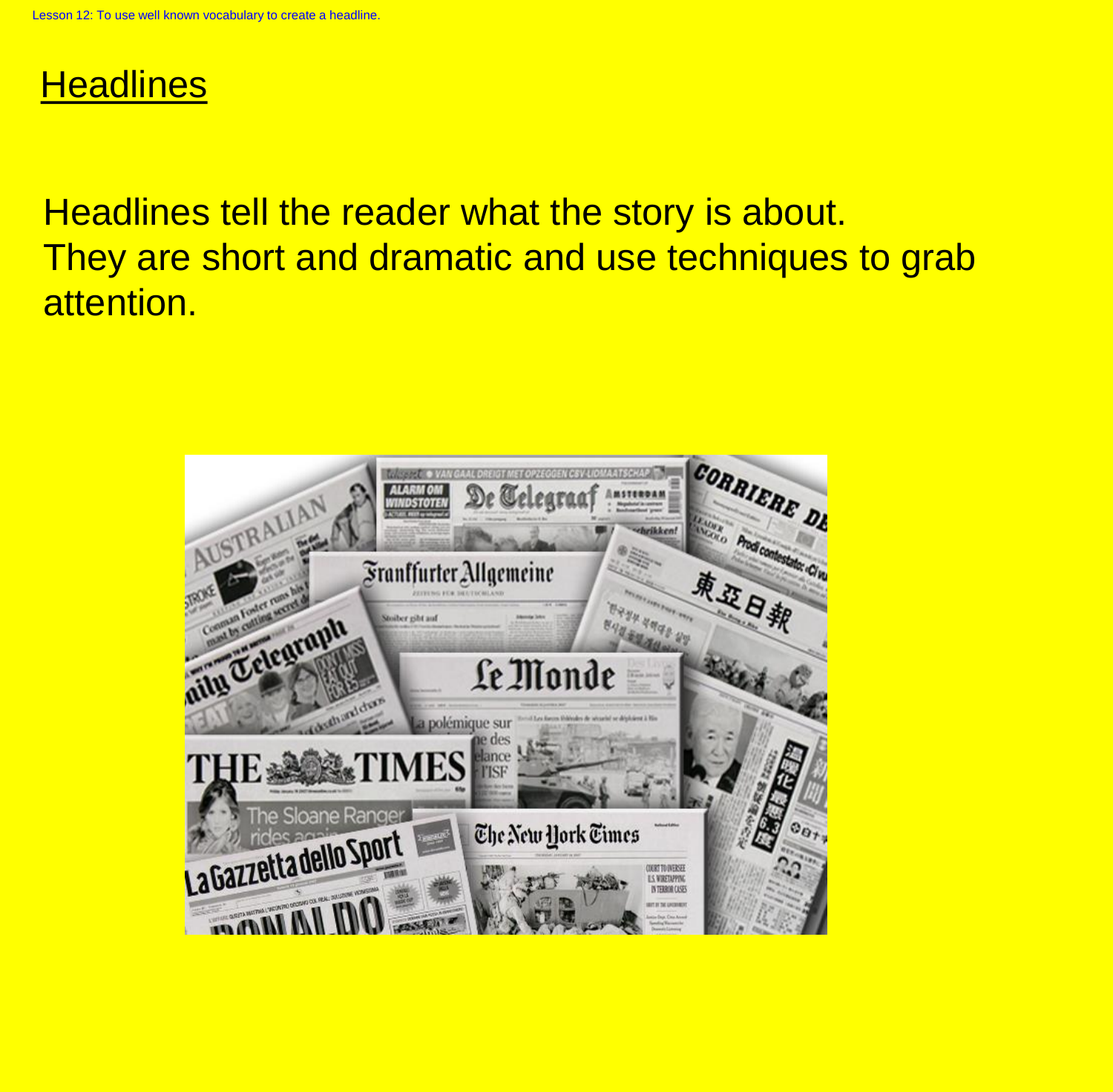#### What could this headline be about?

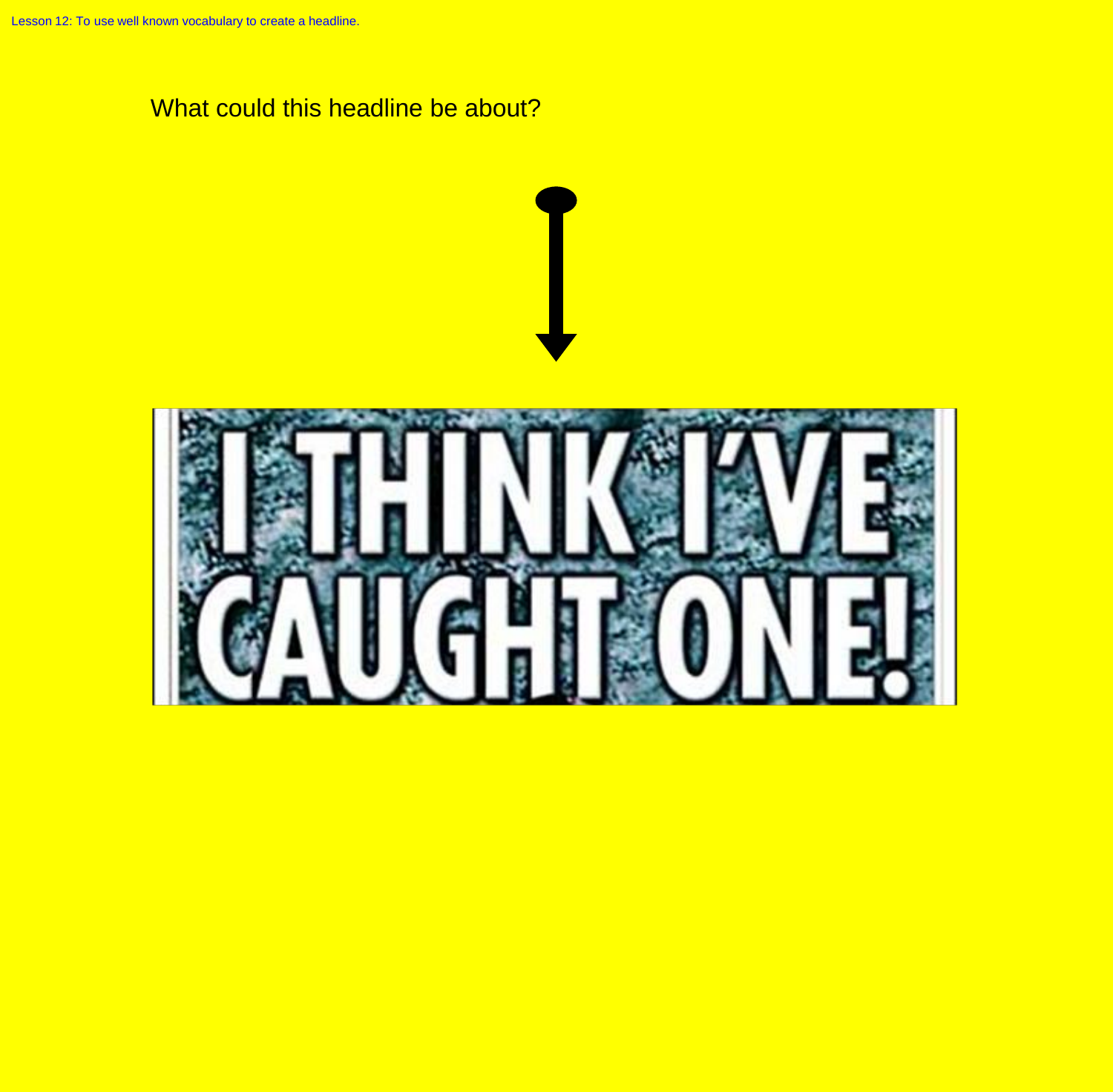#### **Headlines should be**



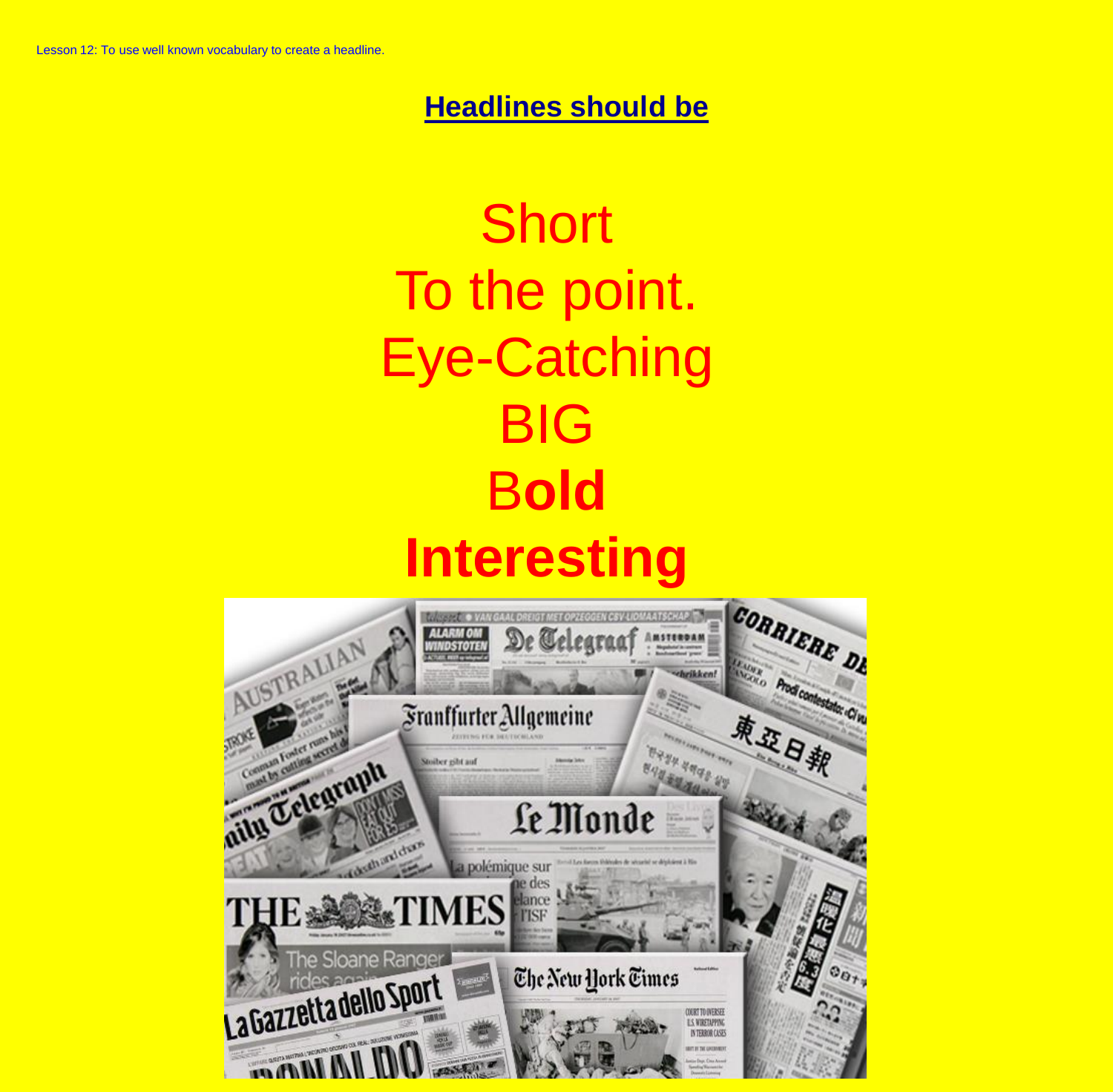## **Puns**

A word in a sentence that has the same meaning.

This word is called a - HOMOPHONE - this is a word that sounds the same as another but is spelt differently.

For example - bear/bare, write/right, Flower/flour, Hair/hear

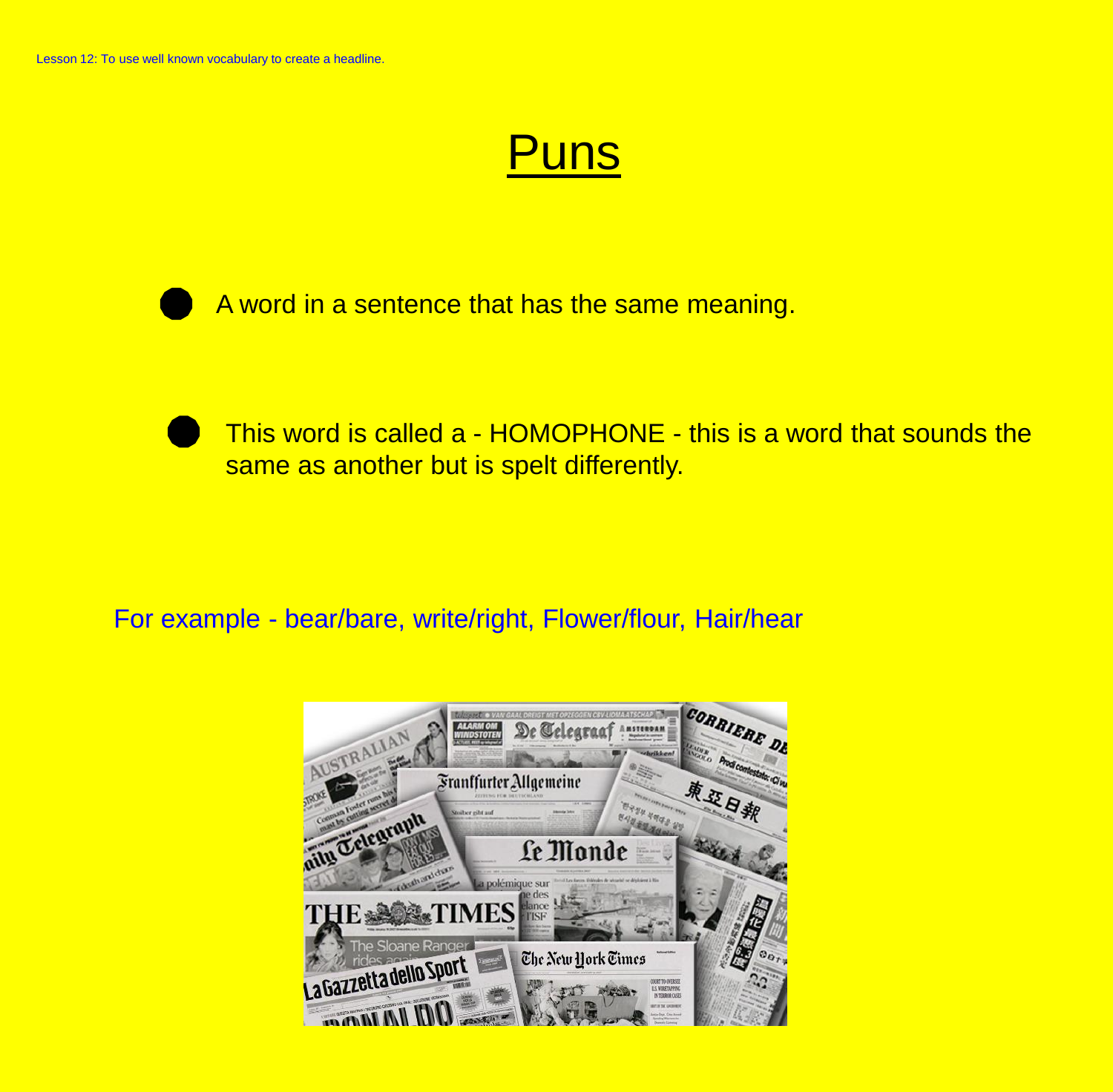### **Examples**

Peace of cake Sew it's time Bare face liars Christmas shoppers stocking up Witch Halloween costume is for you

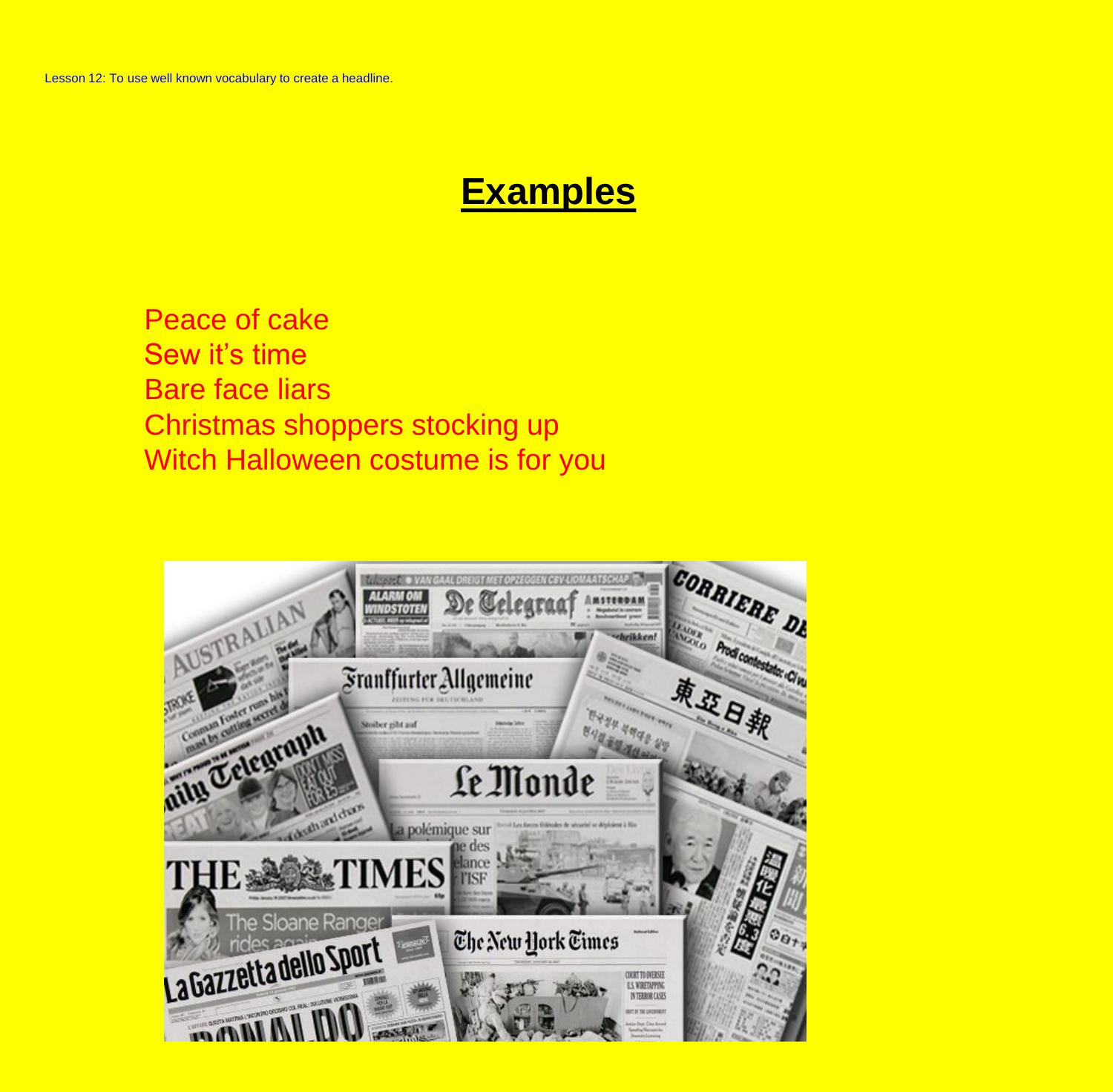### **Play on Words**

## Truck by lightning. **Tantastic**

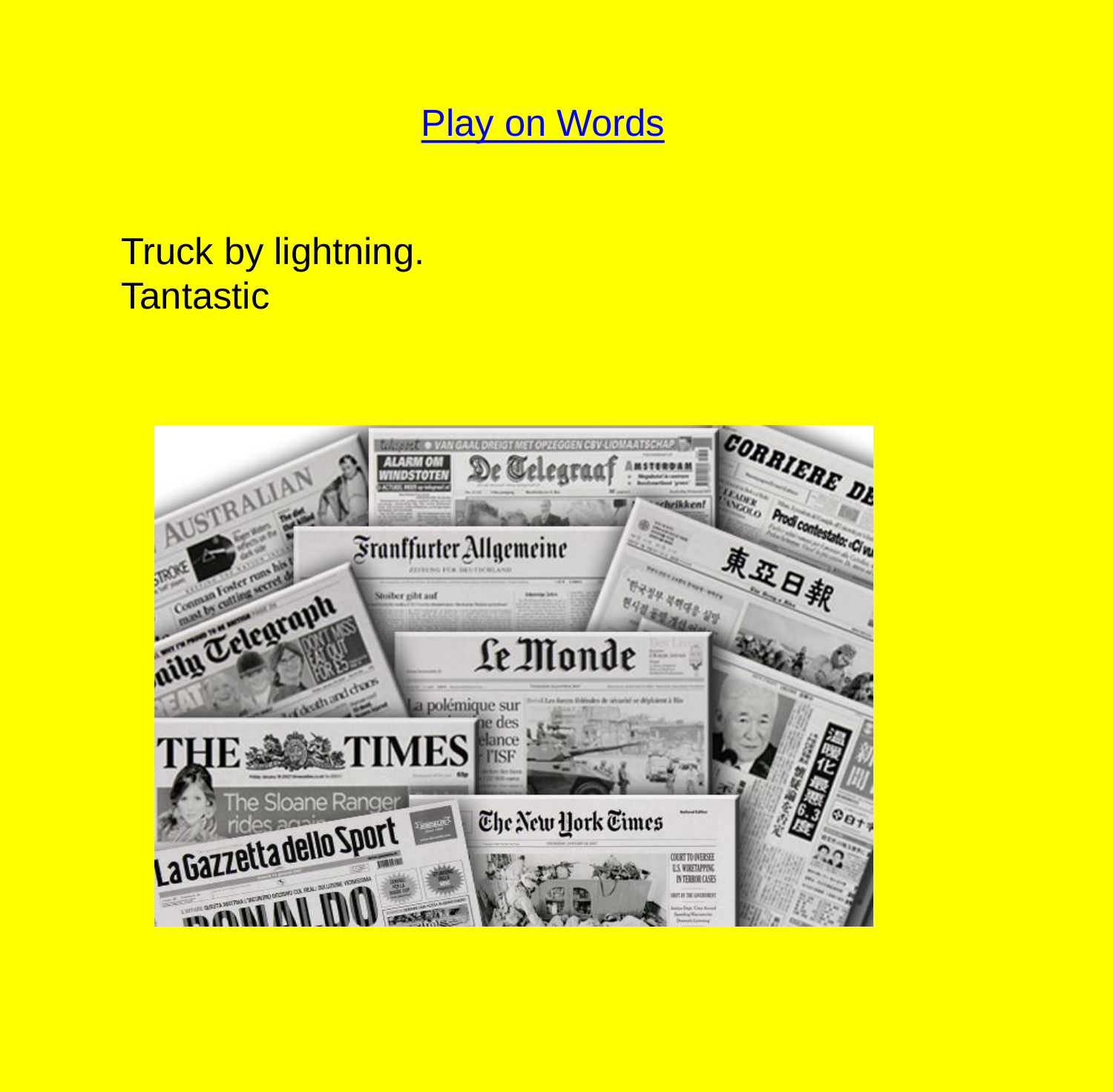# **Alliteration**

Often using the same letter sound at the start of your words can create an interesting effect.

Examples… Sending up the stars and stripes. Greedy girl gobbles gruel. Big bad bear bites boy.

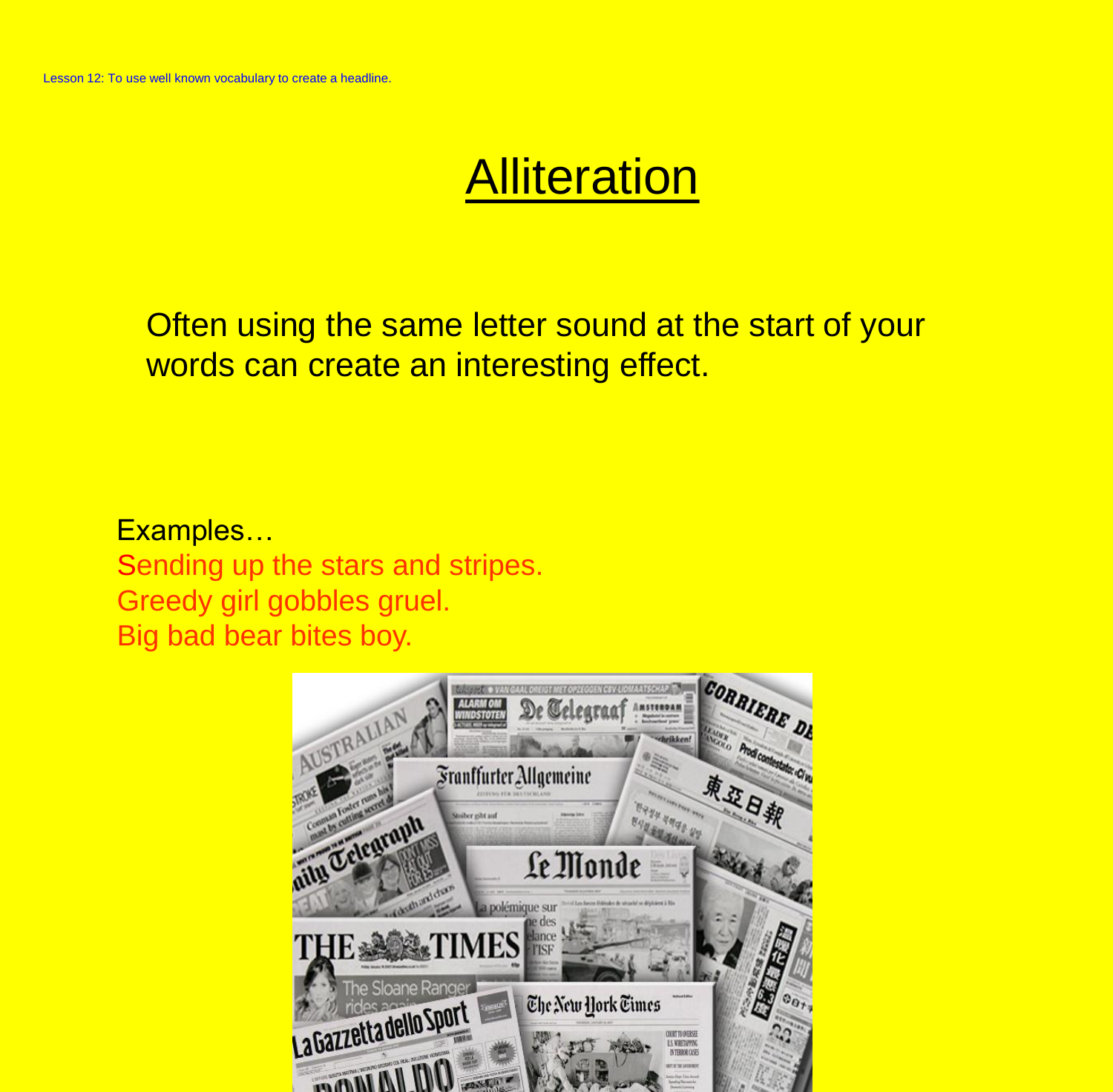### Questions

## Who will save us? Is this the end?